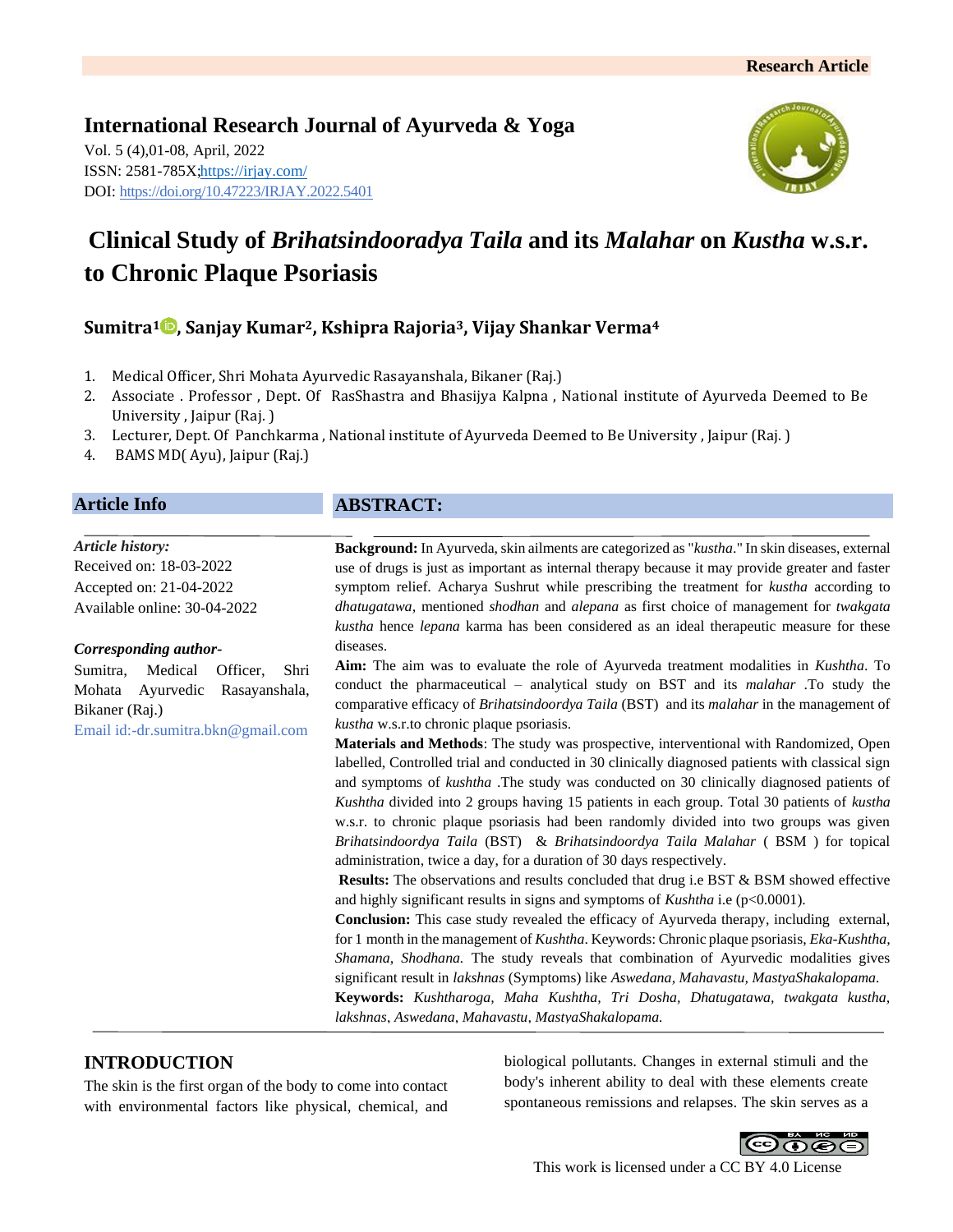mirror, reflecting both internal and external pathology and thus assisting in the diagnosis of illness. Skin problems can affect persons of all ages, from infants to the elderly, and can cause deformity, disability, and other issues. In Ayurveda, skin ailments are categorized as "*kustha*." In skin diseases, external use of drugs is just as important as internal therapy because it may provide greater and faster symptom relief. In our literary classics, we have many medicines with proven efficacy in skin disorders.<sup>1</sup> In Ayurveda, almost all the skin diseases are described under *Kushtha-Rogadhikara*. <sup>2</sup> There are seven *MahaKushtha* (major variety of skin disorders) and eleven *Kshudra Kushtha* (minor variety of skin disorders). <sup>3</sup> *EkaKushtha* is one among all varieties of *Kushtha*, and it is main among the eleven *Kshudra Kushtha*, which is characterized by *Aswedanam* (dryness), *Mahavastu* (which covers entire body), and *Matsyashakalawat Twacha* (skin resembles scales of fish), which means *Kushtha*. Kushtha has also been included in list of *Aupasargika Roga*, which may spread from one person to the other.<sup>4</sup> According to commentator Gayadas there is severe and extensive vitiation of *Doshas* from the very beginning which penetrate the deeper tissues in *Maha Kushtha*, but there is no such severe and extensive vitiation of *Doshas* occurs in the *Kshudra Kushtha* from the beginning.

*Aacharya Sushruta* first time clearly described the *Anuvansika* (Hereditary) and *Krimija* (Infectious) *Nidana* as a causative factor of Kushtha. <sup>5</sup> *Sushruta* has also explained the *Dhatugatatva* or *Uttarotar Dhatu Pravesha* of *Kushtha Roga*. <sup>6</sup> The number of *Kushtha* described by *Sushruta* are the same as that of *Charaka* but *Dadru* has been mentioned under *Maha Kushtha* and *Sidhma* under *Kshudra Kushtha*. There are also some differences of names. *Vagbhata* has followed *Sushruta* regarding classification of Maha Kushtha and Kshudrakushtha.<sup>7</sup> But Ekakushtha has been mentioned under *Kshudrakushtha* with same *Lakshanas* as described by *Charaka*. 8

# General *Samprapti* of *Kushtha*<sup>9</sup>(Flow Chart Samprapti) **General features of** *Kushtha*

According to Acharya *Sushruta* the *Kushtha*, which makes blackish or reddish spots with discoloration of skin.<sup>10</sup> *Astanga Hridaya* has followed *Charaka* but has used the word *Mahashrayam* instead of *Mahavastu*. <sup>11</sup> In *Ekakushtha* lesions are *Chakrakara* (round) and with scaling like *Abhrakapatra* i.e.mica<sup>12</sup> *Acharya Kashyapa* has mentioned that cause of *EkaKushtha* is *visarpa* which is constantly spreading in the body & some discharge, pain, *krimi* are present in the lesion. *Aswedanam* means no sweating on the skin. According to *Chakrapani Mahavastum* means *Mahasthanam* i.e., the area of involvement of the lesion is vast  $\&$  deeply rooted.<sup>13</sup> *Sighrakari Guna* of *Vayu* (Dosha) and *Rakta (Dushya*) is responsible for spreading of lesions of the body surface. *Charaka* says *Sapta Dravya* is causative factor for *Tvakasithilta* specifically lesions are produced at the site of engagement of *Doshas*. 14

According to *Charaka* , *chikitsa* of *Kushtha* are *Nidana Parivarjana, Apakarshana & Prakriti Vighata*. *Nidana Parivarjana* stops the further progressive disease by restricting vitiation of Doshas. *Vamana* is to be applied in the treatment of *Kapha* predominant *Kushtha*, *Virechana* and *Raktamokshana* in the treatment of Pitta predominant *Kushtha*. *Acharya Vagbhatta* says that *kushtha Rogi* should be given *Snehapana* in the stage of *Purvarupa Avastha*. *Swedana* is generally done by *Nadi Sweda* or *Bashpa Sweda*. *Sushruta* has advised to carry out '*Ubhayato Samsodhana'* even at the *Purvarupa* condition of *Kushtha*. *Sushruta* also advised *Samsodhana* in the treatment of *Rasagata, Raktagata*, *Mamsagata* and *Medogata Kushtha*.

#### **METHODS**

## **Review Of Literature**

Psoriasis is defined as chronic relapsing disease of unknown etiology characterized by sharply defined dry scaling erythematous patches, covered with adherent silvery white scales. The eruption is usually symmetrical and most commonly affects elbows, knees, scalp, nails and the sacral regions.<sup>15</sup> Psoriasis is one of the most common dermatologic diseases, affecting up to 1 to 2 percent of the world's population. It occurs in all age groups and about equally in men and women. Psoriasis was included in *Kshudra Kushtha* by all study teams; more correlations were made with *Sidhma, Mandala, Kitibha*, and *Ekakushtha*.

Correlation between *Ekakushtha* & *Psoriasis*

- ➢ *Matsya Shakalopamam*
- ➢ *Krishna Aruna Varna*
- ➢ *Aswedanam (Swedana Kshaya,Twaka Parushya)*
- ➢ *Mahavastu*

According to *Charaka, Madhava and Vagbhata* the lesion like fish scale and according *Bhavprakash* the lesion like *Abhrakapatrasama* is produced. This symptom is similar to scaling which is also known as Hyperkeratinisation in psoriasis. The *Snigdhata* and *Slakshnata* of vitiated *Kapha*  produce smooth and silvery skin. But due to vitiated Vayu lesions are not cent percent smooth and *Slakshna* because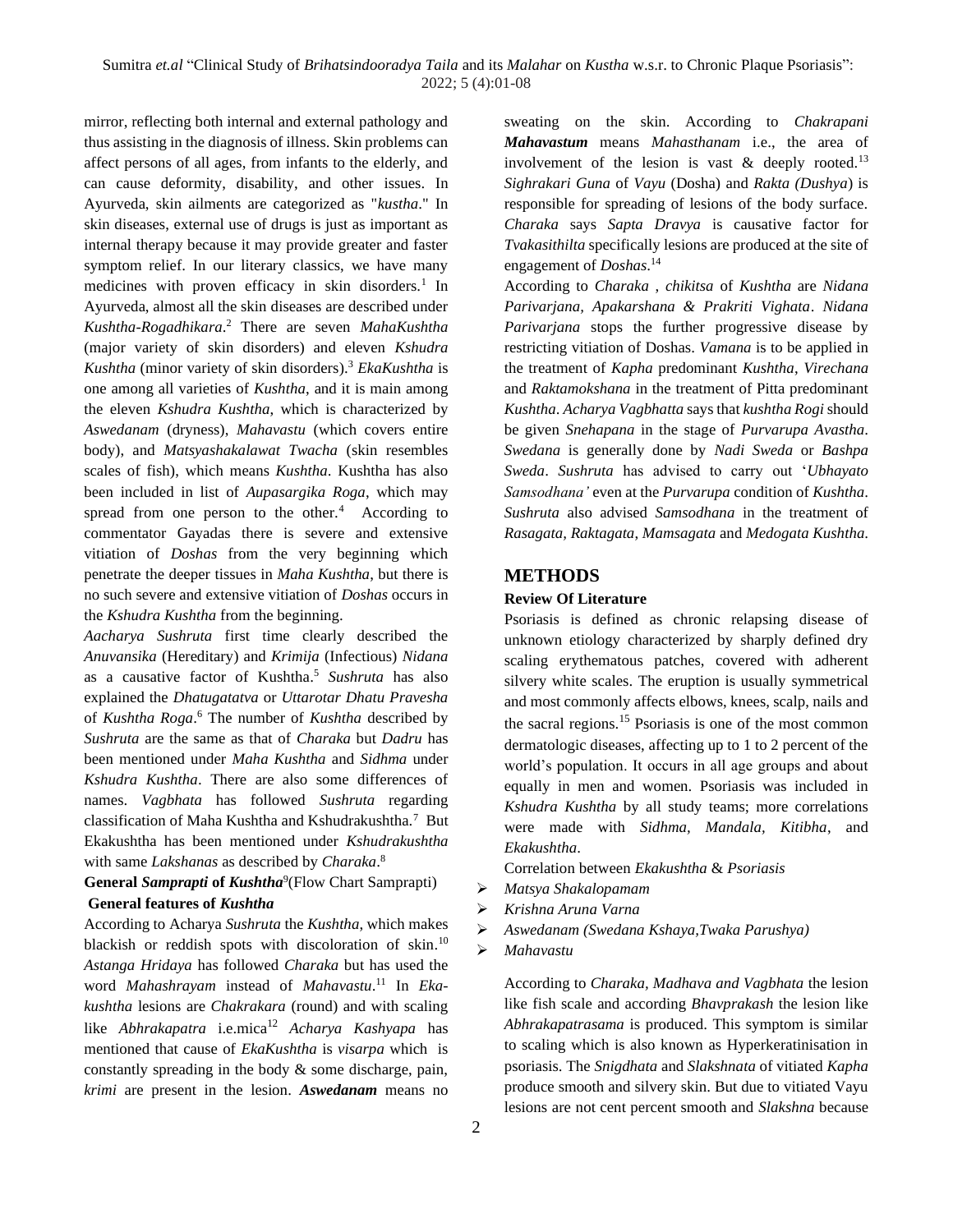Sumitra *et.al* "Clinical Study of *Brihatsindooradya Taila* and its *Malahar* on *Kustha* w.s.r. to Chronic Plaque Psoriasis": 2022; 5 (4):01-08

Vayu produces a little roughness on lesions which gives appearance of *Matsya-Shakalopamam*

#### **AIMS AND OBJECTIVE**

- 1- To evaluate the efficacy of BST in Patients of psoriasis.
- 2- To evaluate the efficacy of BSM in the patients of psoriasis.

#### **Study Design**

The study was prospective, interventional with Randomized, Open labelled, Controlled trial and conducted in 30 clinically diagnosed patients with classical sign and symptoms of *kushtha* .The study was conducted on 30 clinically diagnosed patients of *Kushtha* divided into 2 groups having 15 patients in each group. Total 30 patients of *kustha* w.s.r. to chronic plaque psoriasis had been randomly divided into two groups was given *Brihatsindoordya Taila* (BST) & *Brihatsindoordya Taila Malahar* ( BSM ) for topical administration, twice a day, for a duration of 30 days respectively.

**Ethical Committee Approval**: IEC/ACA/2019/147 Dated 28/05/2019.

**CTRI NO** : CTRI/2020/09/027611 [Registered on: 04/09/2020].

**Selection Of The Patients:** Clinical study has been conducted on patients in the OPD/IPD of NIA hospital Jaipur, fulfilling the criteria of diagnosis with irrespective of their age, sex, religion etc. The selection of cases was based on clinical features and laboratory findings. A written information and consent form were given to the patients and were explained about the purpose, procedures and possible side-effects of the trail. Total 30 patients were selected and registered for the study.

#### **A) Inclusion criteria:**

- 1. Patients with the classical features of *Kustha* (chronic plaque psoriasis) between 18 to 60 years of age.
- 2. Patients willing to provide consent for trial.

#### **B) Exclusion criteria:**

- 1. Patients suffering from systemic disorders as cardiac problem, uncontrolled diabetes mellitus, uncontrolled hypertension, paralysis, malignancy, HIV, leprosy.
- 2. Patients suffered from psoriatic arthritis.
- 3. Patients taking any other medicine for *kustha* (chronic plaque psoriasis)

#### **Criteria For Diagnosis**

## **A) Subjective Parameters**

1. *MandalRoopa* (Erythema lesion)

- 2. *Vedana* (Pain)
- 3. *Aswedanan* (Prespiration)
- 4. *Daha* (Burning sensation)
- 5. *Matasyashakalopam* (Scaling)
- 6. *Kandu* (Itching)
- 7. *Sukla Rakta Spot* (Erythematous Plaques)

B) **Objective Parameters:** CBC, ESR, SGOT, SGPT, Blood Urea, Serum Creatinine, Routine Examination was done to exclude any other pathology. The assessment of the clinical response in the total number of patients have been made on the basis of  $\triangleright$  Primary outcomes- Changes in psoriasis area and severity index (PASI)

Secondary outcomes- Changes in dermatology life quality index (DLQI)

#### **ADMINISTRATION OF DRUG**

The patients were randomly divided and studied under the two group Viz. Group A and Group B. Each group having 15 patients.

#### **Group A -** *Brihatsindoordya Taila*

Name/Code - BST

Dose - As Per Requirement of Individual Patients.

Route Of Administration - Topical Dosage - Twice a day Treatment Period - 30 days

**Table 1. Showing the ingredients of** *Brihatsindoordya Taila*<sup>16</sup> ( *Yogaratnakar, Kustha Chikitsa shlok no. 186- 189 edi19* )

#### **Group B -** *Brihatsindoordya Malahar*

Name/Code - BSM

Dose - As Per Requirement of Individual Patients.

Route Of Administration - Topical Dosage - Twice a day Treatment Period - 30 days

Modified dosage form of *Brihatsindoordya Malahar* will be prepared using *Brihatsindoordya Taila* along with other ingredients as listed in the table below.

**Table no.2 showing ingredients of the** *Brihatsindoordya Malahar.*

# **RESULTS**

All the Results are calculated by using Software: In Stat Graph Pad 3. For Nonparametric Data Wilcoxon matchedpairs signed ranks test is used while for Parametric Data Paired 't' Test is used and results Calculated in each group. For calculating the Inter group comparison, Mann-Whitney Test and Unpaired 't' Test was used.

**Table no.3 Showing effect of therapy on Subjective Parameters (Wilcoxon Matched Pairs Single Ranked Test)**

**Effect of therapy on PASI score** : The p value is < 0.0001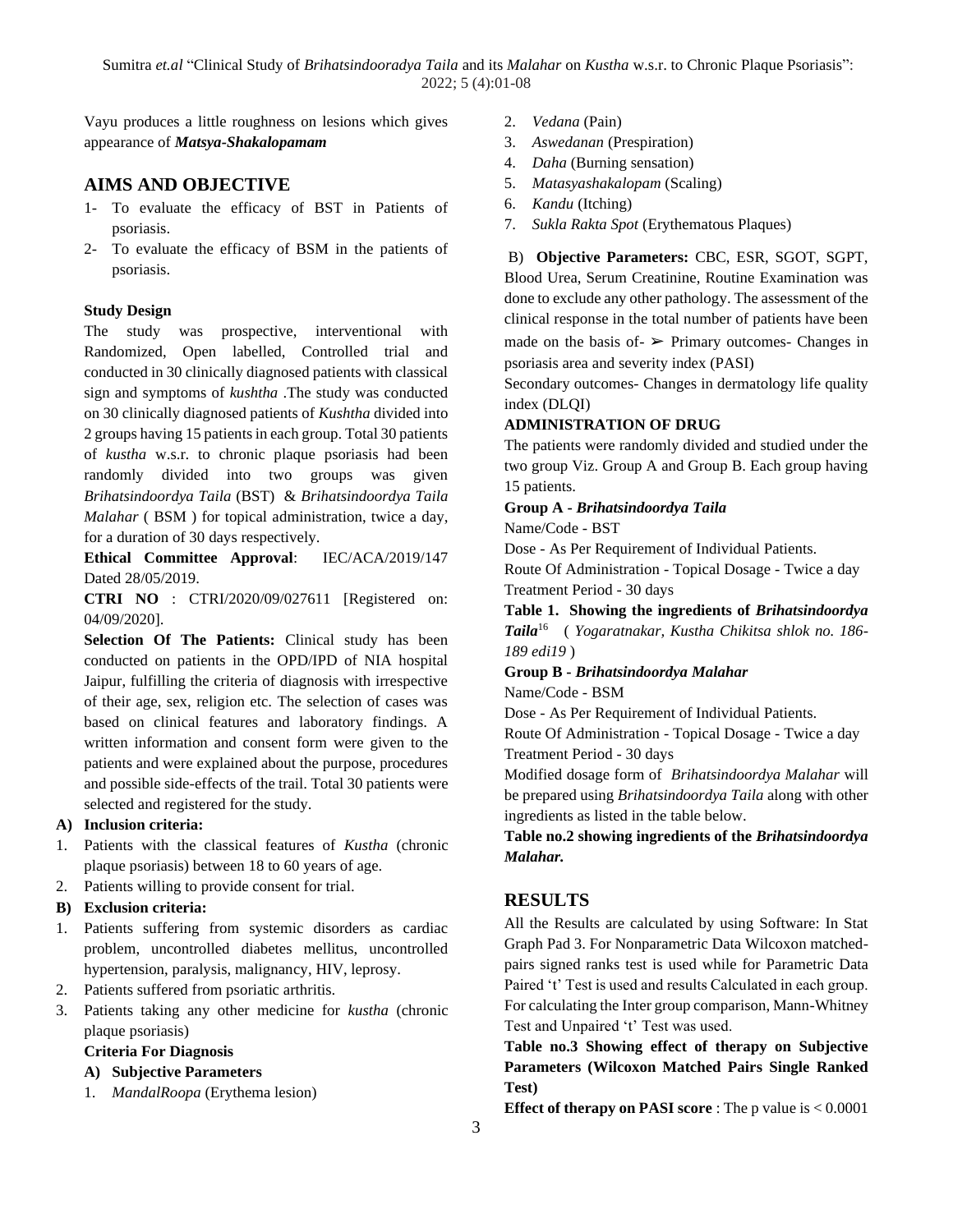is statistically extremely significant which indicates that there is significant statistically difference in efficacy of both treatments on PASI score.

**Effect of therapy on DLQI score** : The p value is < 0.0001 is statistically extremely significant which indicates that there is significant statistically difference in efficacy of both treatments on DLQI score.

# **Table no.4 Intergroup Comparison in Subjective Parameters of both groups: (Mann -Whitney test)**

The data shows that GROUP A had mean PASI score 16.727 before treatment which was decreased to11.720 after treatment with the mean difference was 8.693  $(42.58\%)$  with  $p < 0.0001$  which is extremely significant. GROUP B had mean PASI score 20.413 before treatment which was decreased to 8.207 after treatment with the mean difference was  $8.520$  (50.90%) with  $p < 0.0001$  which is also extremely significant.

The data shows that GROUP A had mean DLQI score was 9.600 before treatment which was decreases to 4.800 after treatment with the mean difference was 4.800 (50.00%) with  $p < 0.0001$  which is extremely significant. In GROUP B had mean DLQI score was 9.333 before treatment which was decreases to 4.667 after treatment with the mean difference was 4.667 (50.05%) with  $p < 0.0001$  which is extremely significant.

#### **Table no.6 Showing overall effect of treatment of PASI score.**

In Group A out of 15 patient, 03 patients showed No effect, 07 patient showed small effect, 4 Moderate effect, 01 Very large effect after Treatment.

In Group B out of 15 patient, 08 patients showed small effect, 07 Moderate effect after treatment.

# **DISCUSSION**

Clinical study was done taking 15 patients in each two group (A & B group). Maximum patients registered were of (18- 30 yrs.) age group (46.66.%), Male (66.66%), Hindu (93.33%), Married (36.66%), Middle class (80%), Addiction Tea (76.66%) Vegetarian (70%), *Kandu* (100%) i.e., present in all patients etc.

We started 28 days trial giving 50 ml BST to the patients of Group A & 50 g BSM to the patients of Group B. The patients were asked to apply the medicine twice daily on the lesion of *Kustha*. Follow up study was done on every 15 days.

The data shows that GROUP A had mean PASI score was 16.727 before treatment which was decreases to 8.520 (42.58%) after treatment followed by BSM with  $p < 0.0001$ 

which is extremely significant. In GROUP B had mean PASI score was 20.413 before treatment which was decreases to 11.720(50.90%) after treatment followed by BST with  $p < 0.0001$  which is extremely significant.

The data shows that GROUP A had mean DLQI score was 9.600 before treatment which was decreases to 4.800  $(50.00\%)$  after treatment followed by BST with  $p < 0.0001$ which is extremely significant. In GROUP B had mean DLQI score was 0.8666 before treatment which was decreases to 4.667 (50.05%) after treatment followed by BSM with  $p < 0.0001$  which is extremely significant.

**Drug Absorption Through Skin** According to Acharya Sushruta explains, *Tiryaka Dhamani* divides into hundred and thousand times and become innumerable forming a network over body. They have their openings in the *Lomakoopa* when the *Dravya* applied over the skin got absorbed through these openings and undergo *Pachana* by the help of *Bhrajaka Pitta*.The principle fence for absorption of exogenous materials through the skin is Stratum Corneum.The physiological factors that affect per cutaneous absorption include hydration, occlusion, age, intact versus disrupted skin, temperature and anatomical site. Absorption depends upon lipid solubility of the drug since the epidermis act as a lipid barrier.The dermis however is freely permeable to many solutes. Suspending the drug in an oily vehicle can enhance absorption through the skin. Because hydrated skin is more permeable than dry skin.The drug used in present study is oil preparation. Acharyas have advised use of *Kharapaka* Sneha for Abhyanga procedure. *Kharapaka* indicates that the preparation predominantly contains lipid soluble material for easy absorption.

#### **Discussion on BST and BSM**

*Kushtha* disease occurs due to vitiation of *Kapha* and *Vata Dosha* is understood that the drug should possess the *Kapha-Vata shamak* effect. Thus, *Sarshapa Taila* was *Kapha-Vata shamak* property.

#### **Probable Mode Of Actions Of The Drug**

When *Taila* and *Malahar* are applied over the surface of skin opposite to the direction of hairs on it, through proper base, the active principles of the ingredients of *Taila* and *Malahar* are released into that base. After that this combination enters the *Romkupa* & further gets absorbed through the *Swedavaha srotas* and *siramukh*. However, it should be kept in mind that the pilosebaceous uptake i.e., absorption of *Taila* and *Malahar* differs as per the site variation, skin condition & more important is the base through which it is applied.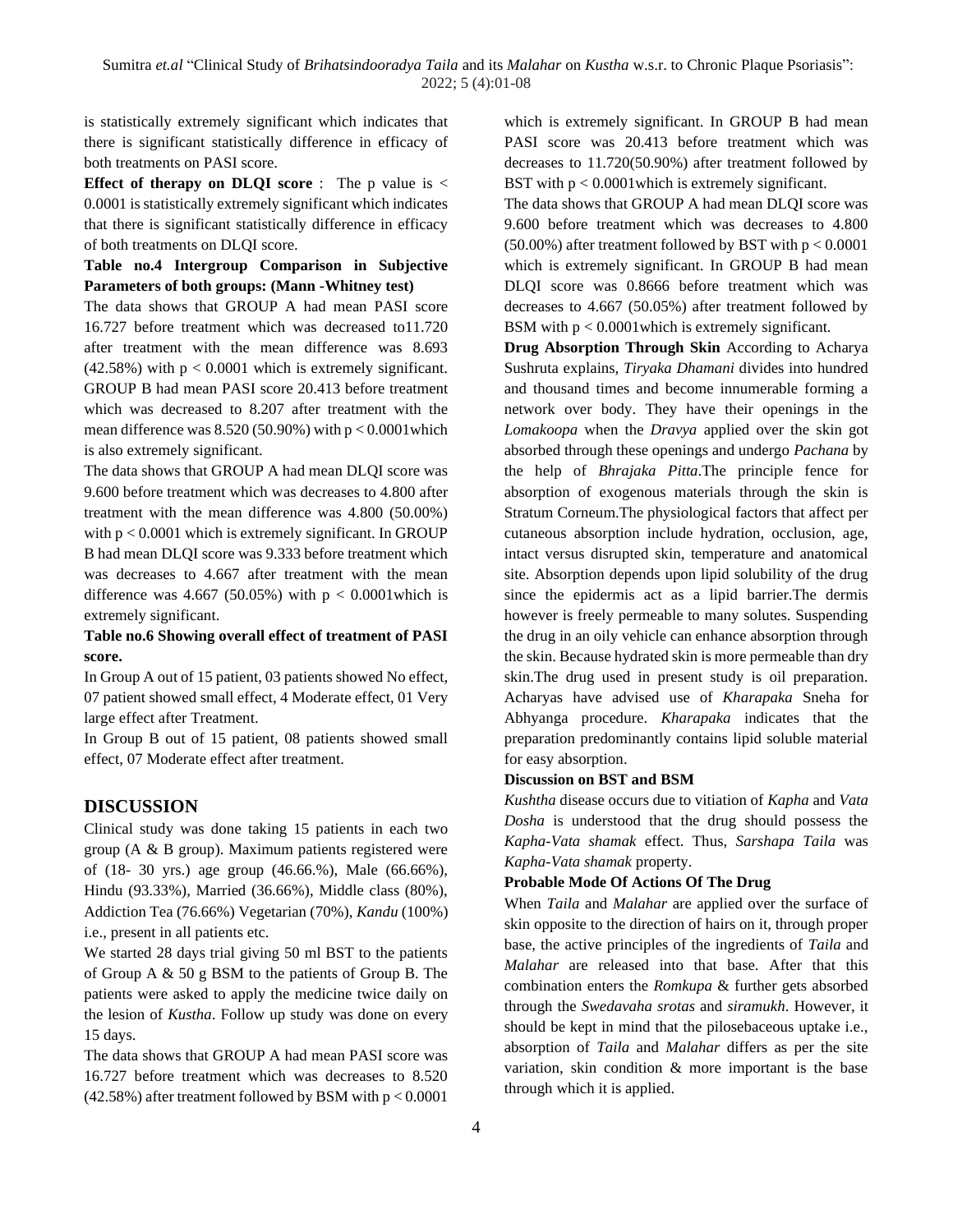# **CONCLUSION**

Literature review suggested that BST is mentioned in *Yogratnakar , Bhaishjya Ratnavali, Gada nighraha, Vanga sena, Vrindh madhav, Chakradatta, Vrihat Nighantu Ratnakar, Yoga Chintamani, Yoga tarangini, Vrihat yoga Tarngini* and *Rasa Kamdhenu* in *kushtha roga.* According to *Samhita*, *Kustha* is one of the *Asthamahagada*, even in modern advanced era by its prevalence, chronic nature & recurrent relapse it has to concluded that *Kushtha*(Psoriasis) is still like a one of *Mahagada*.There is no any single disease in Ayurveda which can be exactly corelated as Psoriasis.The formula BST consisits of 24 ingredients viz. *Sindoor, RaktaChandana, Jatamansi, Vidang, Haridra, Daruharidra, Priyangu, Padyamaka, Kushtha, Man jishtha, Khadir, Vacha,Jati, Arka, Trivrit, Nimba, Karanj, Vatsnabha, Pippali, Chitraka, Lodhra, Chakramarda* and *sarshapaTaila*. Which are easily available and cost effective. For the study of *Brihatsindooradya Taila* , the formulation was selected from *Yogaratnakar, Kustha Chikitsa*, shlok no.186- 189.*Brihatsindooradya Taila* (BST) can be used for the indications *Kushtha rog* like *pama, vicharchika, kachhoo, visharapa* etc. The Plaque Psoriasis can be correlated with *Kushtha* and above case study concludes that the *Kushtha* can be successfully treated with the BST & BSM.

# **Acknowledgements:- Nil Conflict of Interest – None Source of Finance & Support - Nil**

#### **REFRENCES:**

- 1. Tripathi B, Charak Samhita Ayurveda Dipika Commentary by Chakrapanidatta Kustha Chikitsa Sthana 7/26 Chaukhambha Bharati Academy Varanasi,2009.
- 2. Tripathi RD Agnivesha, Charak. Chapter 7, shloka 3. In: Charakasamhita Nidan Sthana. Varanasi, India: Chowkhamba Sanskrit Pratishthan; 2008.pp.181
- 3. Tripathi RD Agnivesha, Charak. Chapter 7, shloka 3. In: Charakasamhita Nidan Sthana. Varanasi, India: Chowkhamba Sanskrit Pratishthan; 2008.pp.182.
- 4. Shastri AD, Ayurveda Tattva Sandipika, Hindi Vyakhya, Susuruta Nidan Sthan Part 1, Chapter 5/32, Varanasi Chaukhambha Sanskrit Samsthan Edition 13, 2002
- 5. Shastri AD, Ayurveda Tattva Sandipika, Hindi Vyakhya, Susuruta Samhita Sutrasthan Part 1, Chapter 5/21-26,

Varanasi Chaukhambha Sanskrit Samsthan Edition 13, 2002, ,

- 6. Shastri AD, Ayurveda Tattva Sandipika, Hindi Vyakhya, Susuruta Nidan Sthan Part 1, Chapter 5/26-31, Varanasi Chaukhambha Sanskrit Samsthan Edition 13, 2002,
- 7. Sastri H, Ashtanga Hridaya of Vagbhatta with the commentaries Sarvangasundara of Arundutta & Ayurved Rasayana of Hemadri nidan sthan 14/6, Krishnadas Academy, Varanasi, Reprint 2000.pp.20-30
- 8. Sastri H, Ashtanga Hridaya of Vagbhatta with the commentaries Sarvangasundara of Arundutta & Ayurved Rasayana of Hemadri nidan sthan 14/9, Krishnadas Academy, Varanasi, Reprint 2000.
- 9. Tripathi B, Charak Samhita Ayurveda Dipika Commentary by Chakrapanidatta Kustha Chikitsa Sthana 7/26 Chaukhambha Bharati Academy Varanasi,2009.
- 10. Tripathi B, Charak Samhita Ayurveda Dipika Commentary by Chakrapanidatta Kustha Sutra Stana, Snehadhyaya, 13/91 20 Chaukhambha Bharati Academy Varanasi,2009.
- 11. Sastri H, Ashtanga Hridaya of Vagbhatta with the commentaries Sarvangasundara of Arundutta & Ayurved Rasayana of Hemadri chikitsa sthan, Kustha Chikitsa,7/82Krishnadas Academy, Varanasi, Reprint 2000.pp.192
- 12. Tripathi B, Charak Samhita Ayurveda Dipika Commentary by Chakrapanidatta Sutra Sthan Chaukhambha Bharati Academy Varanasi,2009.
- 13. Tripathi B, Charak Samhita Ayurveda Dipika Commentary by Chakrapanidatta Kustha Chikitsa Sthana 7/26 Chaukhambha Bharati Academy Varanasi,2009.
- 14. Tripathi B, Charak Samhita Ayurveda Dipika Commentary by Chakrapanidatta Kustha Chikitsa Sthana 7/26 Chaukhambha Bharati Academy Varanasi,2009.
- 15. Haslett C, Davidson"s principle & practice of medicine, eighteenth ed, ch.no.13Harcourt publisher Limited 2000.pp.900.
- 16. Tripathi D Yogaratnakar Hindi Commentary Krishnadas Academy, Varanasi, Kustha Chikitsa shlok no. 186- 189edi.,19 Page No. 659.

**How to cite this article:** Sumitra, Kumar S, Rajoria K, Verma VS "Clinical Study Of *Brihatsindooradya Taila And Its Malahar On Kustha* W.S.R. To Chronic Plaque Psoriasis" IRJAY.[online]2022;5(4);01-08. Available from: [https://irjay.com](https://irjay.com/)

DOI: https://doi.org/10.47223/IRJAY.2022.5401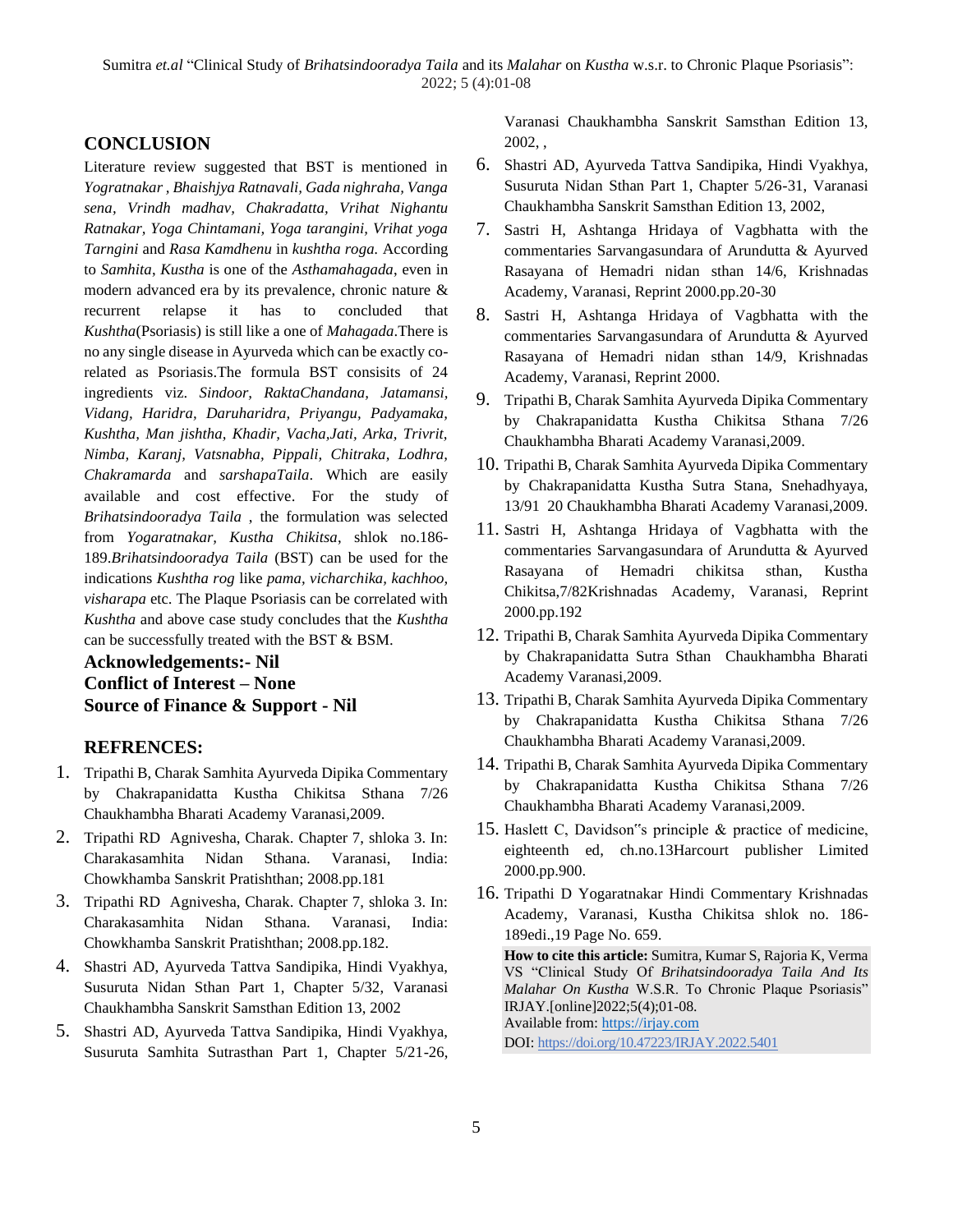Sumitra *et.al* "Clinical Study of *Brihatsindooradya Taila* and its *Malahar* on *Kustha* w.s.r. to Chronic Plaque Psoriasis": 2022; 5 (4):01-08

## **Flow Chart Samprapti**

Vitiated *Vata-Kapha Dosha* along with *Aama*

( by *Tiryaka.Sira* )

Got settled to the *Twaka & Mamsa* along with vitiated *Rakta & Lasika*



Obstruction in *Rasavaha, Raktavaha, Mamsavaha & Svedavaha Srotas*



( symptoms like *Aswedana, Twaka Vaivarnyama, Mahavastum* etc.)

| Table 1. Showing the ingredients of Brihatsindoordya Taila <sup>16</sup> (Yogaratnakar, Kustha Chikitsa shlok no. 186-189 edi19) |
|----------------------------------------------------------------------------------------------------------------------------------|
|----------------------------------------------------------------------------------------------------------------------------------|

| S. No          | <b>Ingredients</b>   | <b>English Name</b>    | Part used | Quantity |
|----------------|----------------------|------------------------|-----------|----------|
| $\mathbf{1}$   | Shuddh Sindoor       | Lead oxide             | 44        | 1 part   |
| $\overline{2}$ | <b>RaktaChandana</b> | Pterocarpus santalinus | heartwood | 1 Part   |
| $\overline{3}$ | <b>Jatamansi</b>     | Nordostachys jatamansi | Mool      | 1 Part   |
| $\overline{4}$ | Vidang               | Embelia ribes          | Fruit     | 1 Part   |
| $\overline{5}$ | Haridra              | Curcuma longa          | Kanda     | 1 Part   |
| 6              | Daruharidra          | Berberis aristata      | Kanda     | 1 Part   |
| $\overline{7}$ | Priyangu             | Callicarpa macrophylla | Flower    | 1 Part   |
| 8              | Padyamaka            | Prunus cerasoides      | Twak      | 1 Part   |
| 9              | Kustha               | Sausserea lappa        | Mool      | 1 Part   |
| 10             | Manjishtha           | Rubia cordifolia       | Mool      | 1 Part   |
| 11             | Khadir               | Acacia catechu         | Twak      | 1 Part   |
| 12             | Vacha                | Acarus calamus         | Mool      | 1 Part   |
| 13             | Jati                 | Jasminum officinale    | Leaf      | 1 Part   |
| 14             | Arka                 | Calotropis procera     | Leaf      | 1 Part   |
| 15             | Trivrit              | Operculina terpentum   | Mooltwak  | 1 Part   |
| 16             | Nimba                | Azardiarachta indica   | Leaf      | 1 Part   |
| 17             | Karanj               | Pongamia pinnata       | Leaf      | 1 Part   |
| 18             | Vatsnabha            | Aconitum ferox         | Mool      | 1 Part   |
| 19             | Pippali              | Piper longum           | Fruit     | 1 Part   |
| 20             | Chitraka             | Plumbago zeylanica     | Mool      | 1 Part   |
| 21             | Lodhra               | Symplocos racemosa     | Twak      | 1 Part   |
| 22             | Chakramarda          | Cassia tora            | Seed      | 1 Part   |
| 23             | Mustard oil          | Brassica nigra         | Seed oil  | 4 Part   |
| 24             | Jala                 | Water                  | --        | 16 Part  |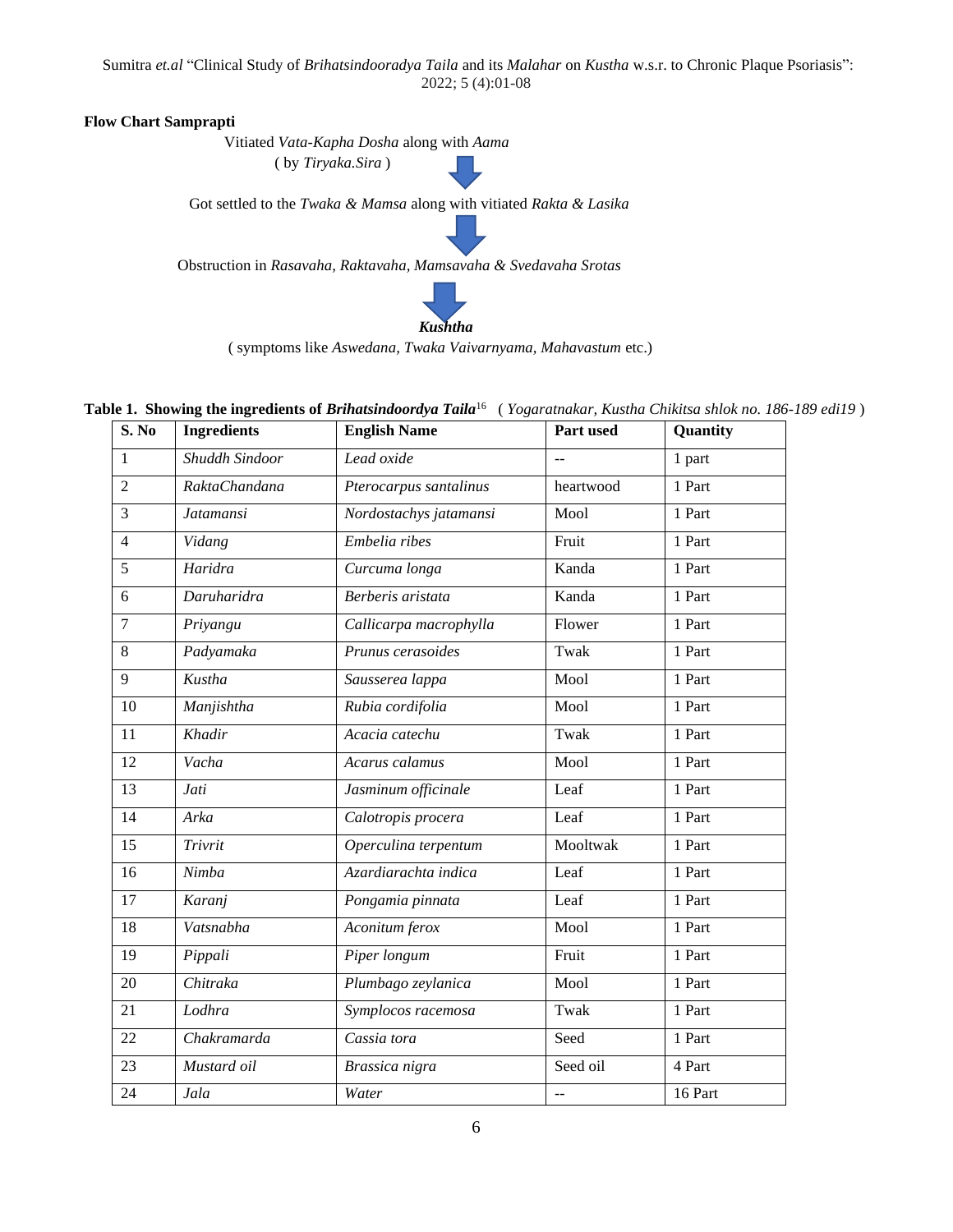| S. No. | <b>Ingredients</b>       | Percentage %      |
|--------|--------------------------|-------------------|
|        | Distil water             | 55-75 %           |
| 2      | Emulsifiers              | 02-06 %           |
| 3      | Emollients               | 10-35 %           |
| 4      | Thickeners               | $0.1 - 2\%$       |
| 5      | Active ingredients (BST) | $01-40%$          |
| 6      | Fragrances               | $0.1 - 1 %$       |
| ⇁      | Preservatives            | $0.1 - 1$<br>$\%$ |

**Table no.2 showing ingredients of the** *Brihatsindoordya Malahar.*

|  | Table no.3 Showing effect of therapy on Subjective Parameters (Wilcoxon Matched Pairs Single Ranked Test) |
|--|-----------------------------------------------------------------------------------------------------------|
|  |                                                                                                           |

| Para<br>meter<br>s    | <b>Mean</b> |        | Mea<br>n         | $\frac{6}{6}$<br><b>Relie</b> | $SD \pm$ | $SE =$ | W     | $\mathbf{p}$<br><b>Value</b> | S  |
|-----------------------|-------------|--------|------------------|-------------------------------|----------|--------|-------|------------------------------|----|
|                       | вт          | AT     | Diff.            | f                             |          |        | value |                              |    |
| <b>PASI</b> Score     |             |        |                  |                               |          |        |       |                              |    |
| Group<br>$\mathbf{A}$ | 20.413      | 11.720 | 8.69<br>3        | 42.58<br>$\frac{6}{6}$        | 7.328    | 1.892  | 120.0 | $\,<\,$<br>0.0001            | ES |
| в                     | 16.727      | 8.207  | 8.52<br>$\bf{0}$ | 50.90<br>$\frac{6}{6}$        | 7.721    | 1.993  | 120.0 | $\,<\,$<br>0.0001            | ES |
| <b>DLQI</b>           |             |        |                  |                               |          |        |       |                              |    |
| Group<br>$\mathbf A$  | 9.600       | 4.800  | 4.80<br>$\Omega$ | 50.00<br>$\frac{6}{6}$        | 1.859    | 0.4801 | 120.0 | $\,<\,$<br>0.0001            | ES |
| в                     | 9.333       | 4.667  | 4.66<br>7        | 50.05<br>$\frac{6}{6}$        | 2.059    | 0.5315 | 120.0 | $\,<\,$<br>0.0001            | ES |

| Table no.4 Intergroup Comparison in Subjective Parameters of both groups: (Mann - Whitney test) |  |  |  |  |  |
|-------------------------------------------------------------------------------------------------|--|--|--|--|--|
|-------------------------------------------------------------------------------------------------|--|--|--|--|--|

| Para<br>meter<br>S    | <b>Mean</b>          |                   | Mea<br>n             | $\frac{6}{6}$          | $SD \pm$ | $SE \pm$   | W     | $p^{\prime}$<br><b>Value</b> | S         |
|-----------------------|----------------------|-------------------|----------------------|------------------------|----------|------------|-------|------------------------------|-----------|
|                       | BT                   | AT                | Diff.                | <b>Relief</b>          |          |            | value |                              |           |
| <b>PASI</b> Score     |                      |                   |                      |                        |          |            |       |                              |           |
| Group<br>$\mathbf{A}$ | 20.4<br>13           | 11.72<br>$\bf{0}$ | 8.693                | 42.58<br>$\frac{0}{0}$ | 7.328    | 1.892      | 131.0 | $\lt$<br>0.0001              | <b>ES</b> |
| B                     | 16.7<br>27           | 8.207             | 8.52<br>$\mathbf{0}$ | 50.90 %                | 7.721    | 1.993      | 131.0 | $\,<\,$<br>0.0001            | ES        |
| <b>DLQI</b>           |                      |                   |                      |                        |          |            |       |                              |           |
| Group<br>$\mathbf{A}$ | 9.60<br>$\mathbf{0}$ | 4.800             | 4.80<br>$\mathbf{0}$ | 50.00%                 | 1.859    | 0.480<br>1 | 131.0 | $\lt$<br>0.0001              | <b>ES</b> |
| B                     | 9.33<br>3            | 4.667             | 4.66<br>7            | 50.05 %                | 2.059    | 0.531<br>5 | 131.0 | $\,<\,$<br>0.0001            | ES        |